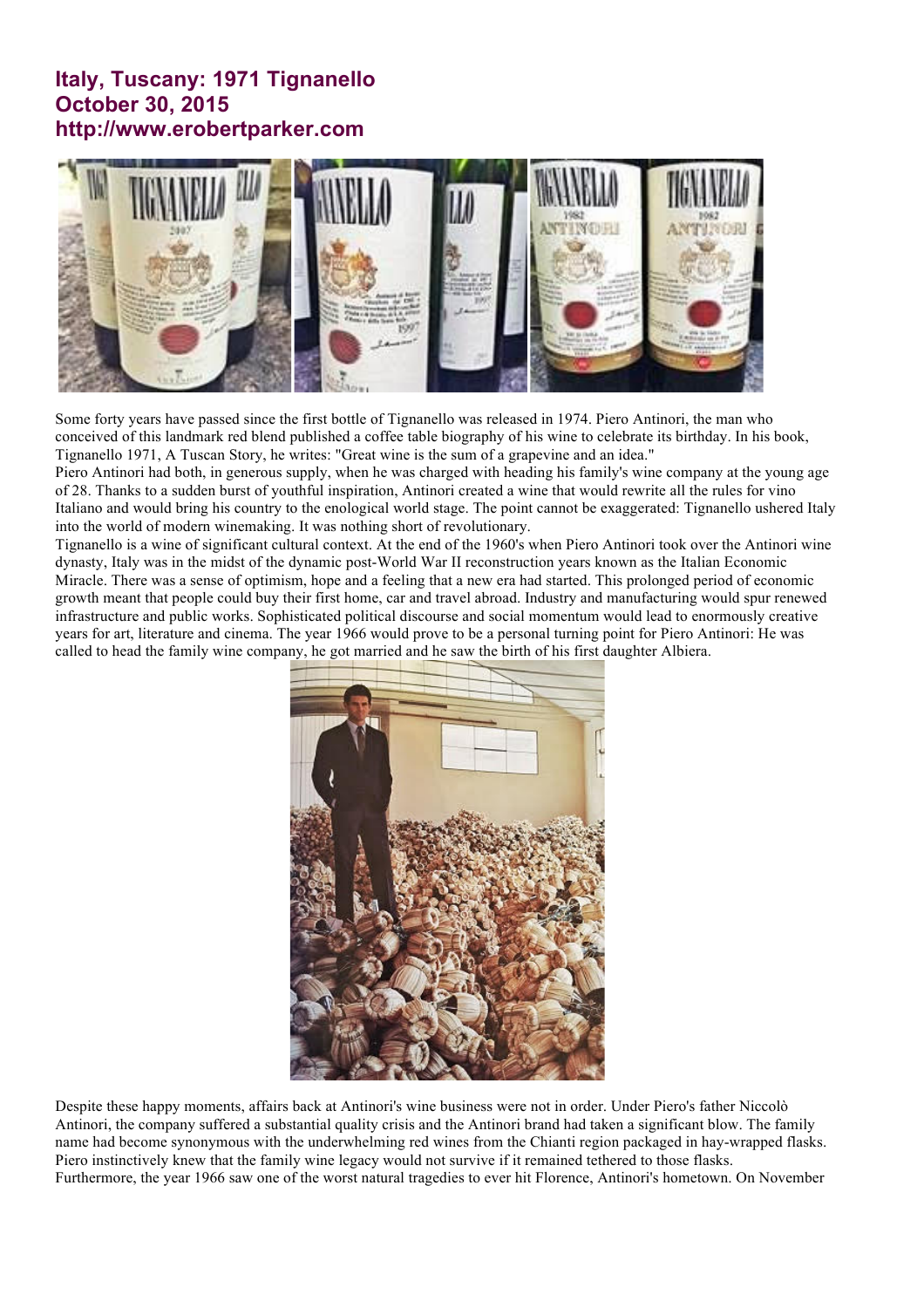4, 1966 the banks of the Arno River broke and seven meters (22 feet) of water flooded the city, its churches and museums. The flood killed 101 people and destroyed millions of ancient books, manuscripts, historic documents, rare works of art, paintings and frescoes. The Italian Renaissance capital was weighed down by tragedy and despair. Half a world away, in 1966, Robert Mondavi founded the Robert Mondavi Winery with his sons Michael and Tim. That same year, Piero Antinori traveled to California to meet Robert Mondavi for the first time. He was inspired by the Californian vintner and quickly connected to his dream of creating quality wines from Oakville that could compete with the finest French wines. Piero Antinori credits Robert Mondavi with teaching him the kind of entrepreneurial fortitude that could only come from America.



Upon his return to Tuscany, Piero Antinori drove through the countryside of the Chianti Classico region immediately south of Florence. This is where his family has various vineyard holdings including a 319 estate and country manor called Tenuta Tignanello. The Antinori family would often retreat here for the summer. Piero Antinori recalls that during those years, the beautiful Tuscan countryside reflected a profound sense of decay and abandon. He calls it an "esthetic collapse." Because of the sudden dismembering of the sharecropping system that guided the Tuscan farming economy for centuries and damaged left by World War II bombings, the countryside and vineyards of Tuscany reflected "a sick landscape" as Piero recalls. Piero Antinori was motivated by a desire to change the fortune of his family's wine company but also that of his beloved Tuscany. He called upon the council of various friends who would ultimately conspire to create the landmark wine. These protagonists are: Winemaker Giacomo Tachis who executed Tignanello; Bordeaux professor Emile Peynaud who lent his expertise to Tignanello; Californian vintner Robert Mondavi who gave New World inspiration for Tignanello; and Italian wine writer Luigi Veronelli who articulated a philosophy for Tignanello. Tachis brought his expertise in agronomy and his intimate knowledge of Sangiovese. He spearheaded the massive vineyard renewal project at Tenuta Tignanello that would lead to the best quality Sangiovese grown in Tuscany. Peynaud would teach Antinori and his team the art of making ageworthy wines thanks to the use of oak barrique. He also insisted on removing any white grapes from the blend. Mondavi would represent a symbolic handshake between Tuscany and important international export markets. Veronelli, on the other hand, suggested that the wine be named after the Tenuta Tignanello in San Casciano in Val di Pesa (Chianti Classico) as a way of linking the wine to a sense of place, territory and geographic tipicity. These were all ground breaking ideas from leaders of wine innovation. Today, Piero Antinori calls out Marchesi Antinori Managing Director Renzo Cotarella as the custodian of the very important Tignanello legacy. Renzo Cotarella represents the future of the company along with his three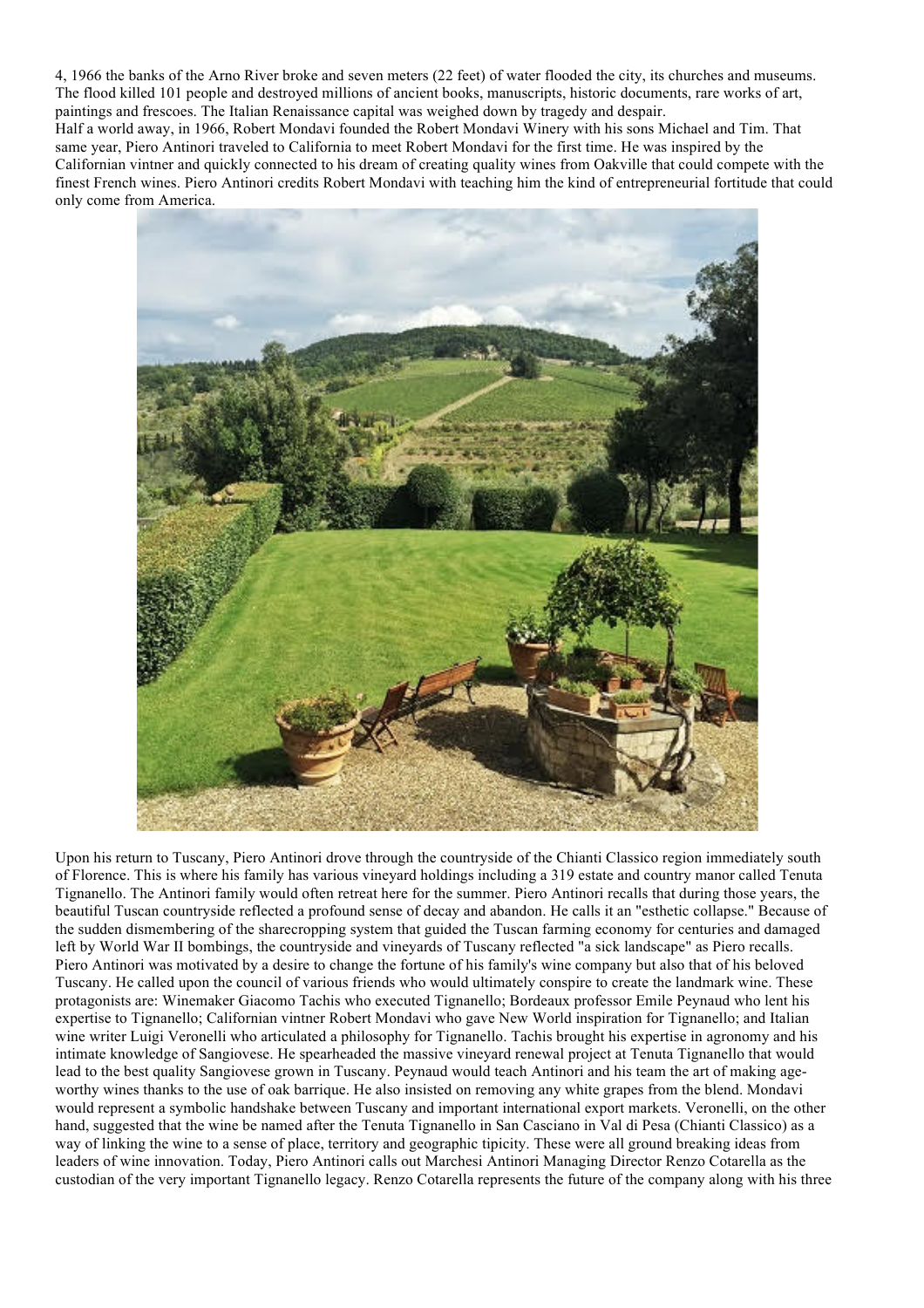## daughters Albiera, Allegra and Alessia.

In a brash move of legendary moxie and outstanding intuition, Piero Antinori would opt to purposely declassify Tignanello to vino da tavola status (reserved primarily for plonk and bulk wine) down from the more prestigious Chianti DOC appellation as had been designed by Bettino Ricasoli. These were the years of counter culture and rebellion against the status quo. Because it broke all the rules, Tignanello immediately became a vinous icon of its time. In his book, Piero Antinori writes: "Tignanello is the offspring of Chianti Classico that has changed everything."



Specifically, what Tignanello changed is how Tuscan wine would be made from this moment forward. In the past, Chianti Classico was mostly Sangiovese blended with white grapes such as Malvasia and Trebbiano to soften some of the tannic astringency and sharp acidity of the unruly Tuscan red grape. International grapes such as Cabernet Sauvignon were not recommended nor were they permitted in appellation wines. The blending formula resulted in easy-drinking, ruby-colored reds that could not age or travel. Tignanello would always be based on Sangiovese, the most noble of Tuscany's red grapes. But the material on hand was not up to the standards that Antinori wanted. He set out to create what he has since called "redeemed Sangiovese."

Team Tignanello set out first to renew the vineyards. Tenuta Tignanello (formally known as the Santa Cristina vineyard) totals 319 hectares, of which 127 hectares are planted to vines. The property extends from 350 to 450 meters above sea level that is ideal for Sangiovese. The slopes are south facing and the soils are comprised of marls, shale and limestone. Much of it is poor, thin gravel from the Alberese stone. The light-colored stone reflects a white light that evens out cluster ripening. Thick layers of clay not far from the surface also distinguish the Tignanello vineyard. This means rain water can drain easily through the gravel topsoil but the moisture is locked into the soil near the root system of the vines to keep them hydrated during the hottest summer months.

Over the course of time, Tignanello was replanted three times. The first time was at the beginning of the 20th Century during sharecropping. It was replanted again in the mid-20th Century under Piero Antinori when he set out to make Tignanello. This effort took five years to complete but during this time, 35 distinct selections of Sangiovese were identified. It was replanted once again in the 1990s under extreme quality controls. Niccolò Antinori (Piero's father) had sourced Cabernet grapes from a friend in Trentino, northern Italy. The vines were in poor shape and it was impossible to know the origin of this genetic material. The Cabernet was replanted as well. By the late 1960's the Tignanello vineyard had reached its current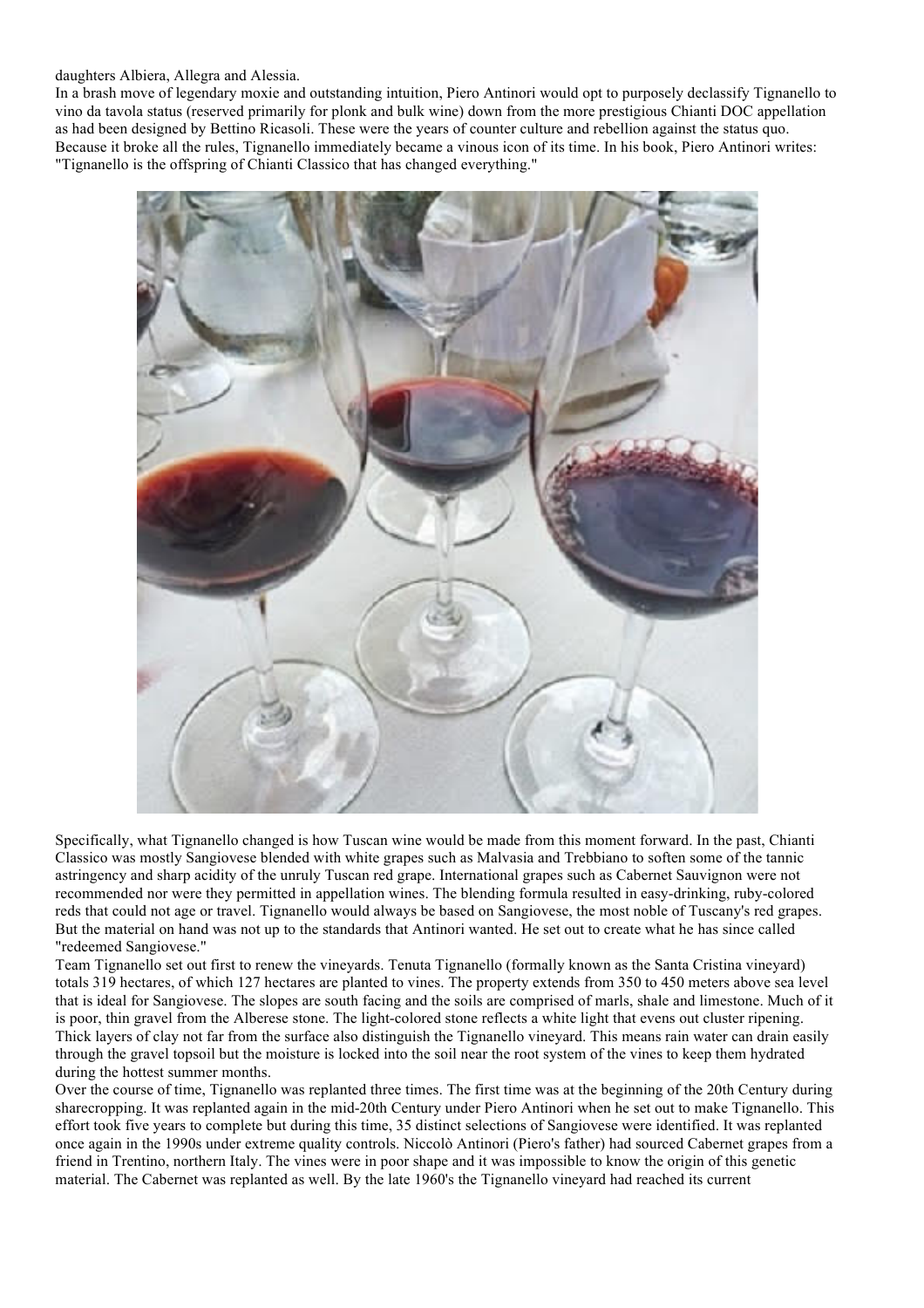configuration: 80 percent Sangiovese, 15 percent Cabernet Sauvignon and five percent Cabernet Franc. This has remained, more or less, the blending formula for the wine. Depending on the vintage conditions, the Cabernet Sauvignon element can be modified from 15 to 25 percent.



In 1970, an experimental wine was produced called Chianti Classico Riserva Vigneto Tignanello based on Sangiovese with four to six percent white grapes (Malvasia and Trebbiano). After that attempt, Piero Antinori decided that his revolutionary Tignanello would be made with the addition of Cabernet Sauvignon and Cabernet Franc. He opted for barrique aging (instead of traditional oak casks) to ensure the longevity and stability of the wine. He crafted a wine that offered finesse, smoothness, integrated acidity and well managed tannins.

The 1971 vintage would be Tignanello's first and the wine was released commercially in 1974. That first year saw 130,000 bottles produced but today's production numbers reach 350,000. Bottle number 1 was gifted to Florentine restaurateur Giorgio Pinchiorri who enthusiastically purchased the first cases.

Now, Tignanello celebrates its 40th birthday. To mark the event Piero Antinori published the book that I have cited in this article. In September 2015, the Antinori family staged a topping-off and recorking ceremony for the 188 bottles of 1971 Tignanello that remained in Antinori's historic cellars. I was able to attend this recorking event and will post a video in the next few weeks at www.erobertparker.com.